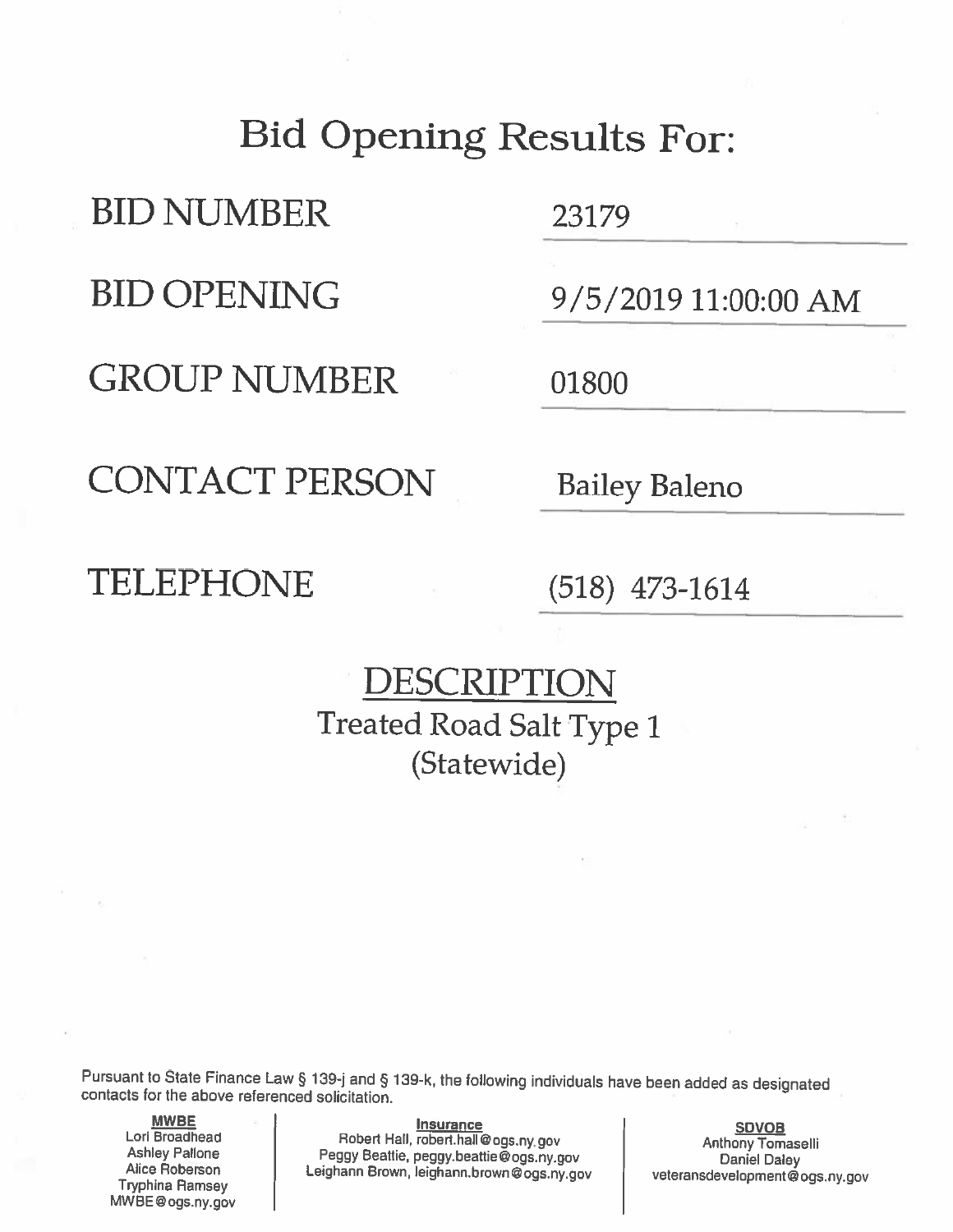

### **Office of General Services Procurement Services**

# **Invitation for Bids**

| <b>BID OPENING</b><br>DATE: September 5, 2019                                                                                    |                                        |                                                                     | TITLE: Group 01800 - Treated Road Salt Type 1                                 |              |                                          |          |  |
|----------------------------------------------------------------------------------------------------------------------------------|----------------------------------------|---------------------------------------------------------------------|-------------------------------------------------------------------------------|--------------|------------------------------------------|----------|--|
| 11:00 A.M. EST<br>TIME:                                                                                                          |                                        |                                                                     |                                                                               |              |                                          |          |  |
| <b>INVITATION FOR BIDS NUMBER:</b>                                                                                               |                                        | <b>Classification Codes: 12</b>                                     |                                                                               |              |                                          |          |  |
| 23179                                                                                                                            |                                        |                                                                     |                                                                               |              |                                          |          |  |
| <b>CONTRACT PERIOD:</b>                                                                                                          | Upon Full Execution to August 31, 2020 |                                                                     |                                                                               |              |                                          |          |  |
| <b>DESIGNATED CONTACTS: In accordance with the Procurement Lobbying Law [State Finance Law</b>                                   |                                        |                                                                     |                                                                               |              |                                          |          |  |
| § 139-j(2)(a)], the following individuals are the Designated Contacts for this Solicitation.                                     |                                        |                                                                     |                                                                               |              |                                          |          |  |
| All questions relating to this Solicitation must be addressed to the Designated Contacts.                                        |                                        |                                                                     |                                                                               |              |                                          |          |  |
|                                                                                                                                  |                                        |                                                                     | Email Address: Bailey.Baleno@ogs.ny.gov                                       |              |                                          |          |  |
| <b>Bailey Baleno</b>                                                                                                             |                                        | <b>Jose DeAndres</b>                                                |                                                                               |              |                                          |          |  |
| <b>Contract Management Specialist</b>                                                                                            |                                        | <b>Team Leader</b>                                                  |                                                                               |              |                                          |          |  |
| Telephone No. (518) 473-1614<br>E-mail address: Bailey.Baleno@ogs.ny.gov                                                         |                                        |                                                                     | Telephone No. (518) 474-3024<br>E-mail address: Jose DeAndres@ogs.ny.gov      |              |                                          |          |  |
|                                                                                                                                  |                                        |                                                                     |                                                                               |              |                                          |          |  |
| <b>Bidder's Federal Tax Identification Number:</b>                                                                               |                                        |                                                                     |                                                                               |              | <b>NYS Vendor Identification Number:</b> |          |  |
| (Do Not Use Social Security Number)                                                                                              |                                        |                                                                     | (See New York State Vendor File Registration Clause)                          |              |                                          |          |  |
| 16-1516458<br>Legal Business Name of Company Bidding:                                                                            |                                        |                                                                     | 1000008297                                                                    |              |                                          |          |  |
|                                                                                                                                  |                                        |                                                                     |                                                                               |              |                                          |          |  |
| D/B/A - Doing Business As (if applicable):                                                                                       |                                        |                                                                     | <u>American Rock Salt Co., LLC</u>                                            |              |                                          |          |  |
| <b>Street</b>                                                                                                                    |                                        |                                                                     |                                                                               |              |                                          |          |  |
|                                                                                                                                  |                                        | City                                                                |                                                                               | <b>State</b> | County                                   | Zip Code |  |
| 5520 Route 63<br>E-mail Address:                                                                                                 |                                        | Mt. Morris<br><b>NY</b><br>Livingston<br>14510<br>Company Web Site: |                                                                               |              |                                          |          |  |
|                                                                                                                                  |                                        |                                                                     |                                                                               |              |                                          |          |  |
| jamie.mcclain@americanrocksalt.com                                                                                               |                                        |                                                                     | www.americanrocksalt.com                                                      |              |                                          |          |  |
|                                                                                                                                  |                                        |                                                                     | If applicable, place an "x" in the appropriate box(es) (check all that apply) |              |                                          |          |  |
| <b>NYS Small Business</b>                                                                                                        | Service Disabled Veteran<br>∩          |                                                                     | <b>NYS Minority Owned</b>                                                     |              | <b>NYS Women Owned</b>                   |          |  |
| <b>Owned Business</b><br># Employees<br><b>Business</b><br><b>Business</b>                                                       |                                        |                                                                     |                                                                               |              |                                          |          |  |
| If you are not bidding, place an "x" in the box and return this page only.                                                       |                                        |                                                                     |                                                                               |              |                                          |          |  |
| WE ARE NOT BIDDING AT THIS TIME BECAUSE:                                                                                         |                                        |                                                                     |                                                                               |              |                                          |          |  |
|                                                                                                                                  |                                        |                                                                     |                                                                               |              |                                          |          |  |
| LITERATURE <b>N</b>                                                                                                              |                                        |                                                                     | FOR PROCUREMENT SERVICES USE ONLY                                             |              |                                          |          |  |
| LETTER <b>ET</b><br>USB FLASH DRIVE <b>M</b><br># of Binders/Packages: << X<br>PURC. MEMO<br>2<br>OTHER $\Box$<br>Documented by: |                                        |                                                                     |                                                                               |              |                                          |          |  |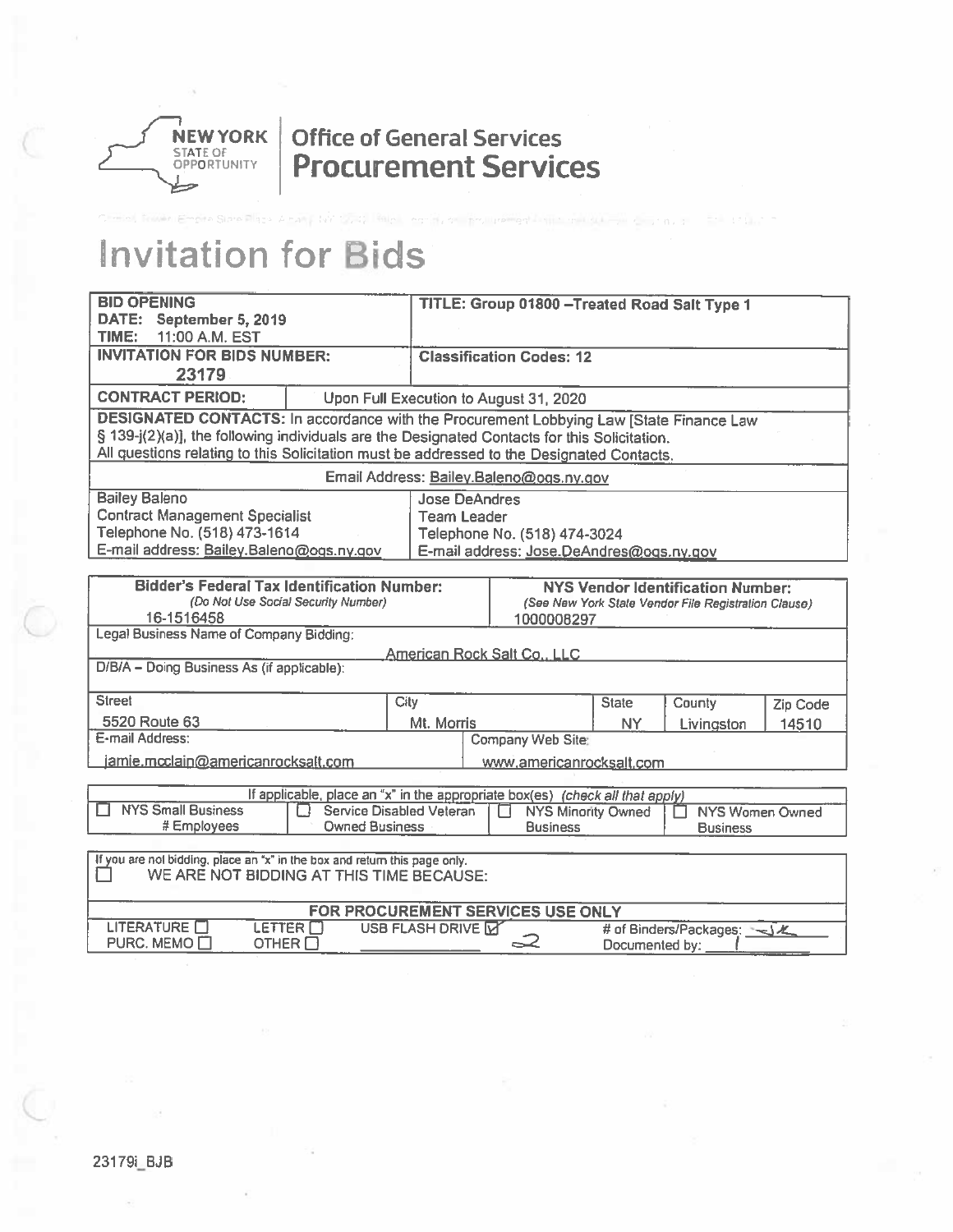**NEW YORK** 

#### **Office of General Services Procurement Services**

Coming Tower, Empire State Plaza: Albany: NY 12242 | https://ogs.ny.gov/procurement | customer.services@ogs.ny.gov | 518-474-6717.

## **Invitation for Bids**

| <b>BID OPENING</b>                                                                                                       |                                                                               | TITLE: Group 01800 - Treated Road Salt Type 1 |                                         |                                                                  |  |  |
|--------------------------------------------------------------------------------------------------------------------------|-------------------------------------------------------------------------------|-----------------------------------------------|-----------------------------------------|------------------------------------------------------------------|--|--|
| DATE: September 5, 2019<br>TIME:<br>11:00 A.M. EST                                                                       |                                                                               |                                               |                                         |                                                                  |  |  |
| <b>INVITATION FOR BIDS NUMBER:</b>                                                                                       |                                                                               |                                               | <b>Classification Codes: 12</b>         |                                                                  |  |  |
| 23179                                                                                                                    |                                                                               |                                               |                                         |                                                                  |  |  |
| <b>CONTRACT PERIOD:</b><br>Upon Full Execution to August 31, 2020                                                        |                                                                               |                                               |                                         |                                                                  |  |  |
| DESIGNATED CONTACTS: In accordance with the Procurement Lobbying Law [State Finance Law                                  |                                                                               |                                               |                                         |                                                                  |  |  |
| § 139-j(2)(a)], the following individuals are the Designated Contacts for this Solicitation.                             |                                                                               |                                               |                                         |                                                                  |  |  |
| All questions relating to this Solicitation must be addressed to the Designated Contacts.                                |                                                                               |                                               |                                         |                                                                  |  |  |
|                                                                                                                          |                                                                               |                                               | Email Address: Bailey.Baleno@ogs.ny.gov |                                                                  |  |  |
| <b>Bailey Baleno</b>                                                                                                     |                                                                               | <b>Jose DeAndres</b>                          |                                         |                                                                  |  |  |
| <b>Contract Management Specialist</b>                                                                                    |                                                                               | <b>Team Leader</b>                            |                                         |                                                                  |  |  |
| Telephone No. (518) 473-1614<br>E-mail address: Bailey.Baleno@ogs.ny.gov                                                 |                                                                               |                                               | Telephone No. (518) 474-3024            | E-mail address: Jose.DeAndres@ogs.ny.gov                         |  |  |
|                                                                                                                          |                                                                               |                                               |                                         |                                                                  |  |  |
| <b>Bidder's Federal Tax Identification Number:</b>                                                                       |                                                                               |                                               |                                         | <b>NYS Vendor Identification Number:</b>                         |  |  |
| 7-2089879                                                                                                                |                                                                               |                                               |                                         | (See New York State Vendor File Registration Clause)<br>10021360 |  |  |
| Legal Business Name of Company Bidding:<br>PHLHCHF.E.                                                                    | ししく                                                                           |                                               |                                         |                                                                  |  |  |
| D/B/A - Doing Business As (if applicable).                                                                               |                                                                               |                                               |                                         |                                                                  |  |  |
| Street 123 Highland Ave                                                                                                  |                                                                               | Rocheste                                      |                                         | County<br>State <sub>1</sub><br>Zip Code<br>Monroe               |  |  |
| E-mail Address:<br>SALESCRPALACHEESALT.COM WWW. ADA                                                                      |                                                                               |                                               | Company Web Site:                       | lacheesalt.com                                                   |  |  |
|                                                                                                                          |                                                                               |                                               |                                         |                                                                  |  |  |
|                                                                                                                          | If applicable, place an "x" in the appropriate box(es) (check all that apply) |                                               |                                         |                                                                  |  |  |
| N NYS Small Business                                                                                                     | Service Disabled Veteran<br>П                                                 |                                               | <b>NYS Minority Owned</b>               | <b>NYS Women Owned</b>                                           |  |  |
|                                                                                                                          | # Employees<br><b>Owned Business</b><br><b>Business</b><br><b>Business</b>    |                                               |                                         |                                                                  |  |  |
| If you are not bidding, place an "x" in the box and return this page only.                                               |                                                                               |                                               |                                         |                                                                  |  |  |
|                                                                                                                          | WE ARE NOT BIDDING AT THIS TIME BECAUSE:                                      |                                               |                                         |                                                                  |  |  |
|                                                                                                                          |                                                                               |                                               |                                         |                                                                  |  |  |
| FOR PROCUREMENT SERVICES USE ONLY<br><b>LITERATURE</b><br>LETTER O<br><b>USB FLASH DRIVE 더</b><br># of Binders/Packages: |                                                                               |                                               |                                         |                                                                  |  |  |
| PURC. MEMO C<br>OTHER $\square$                                                                                          |                                                                               |                                               |                                         | Documented by:                                                   |  |  |
|                                                                                                                          |                                                                               |                                               |                                         |                                                                  |  |  |

23179i\_BJB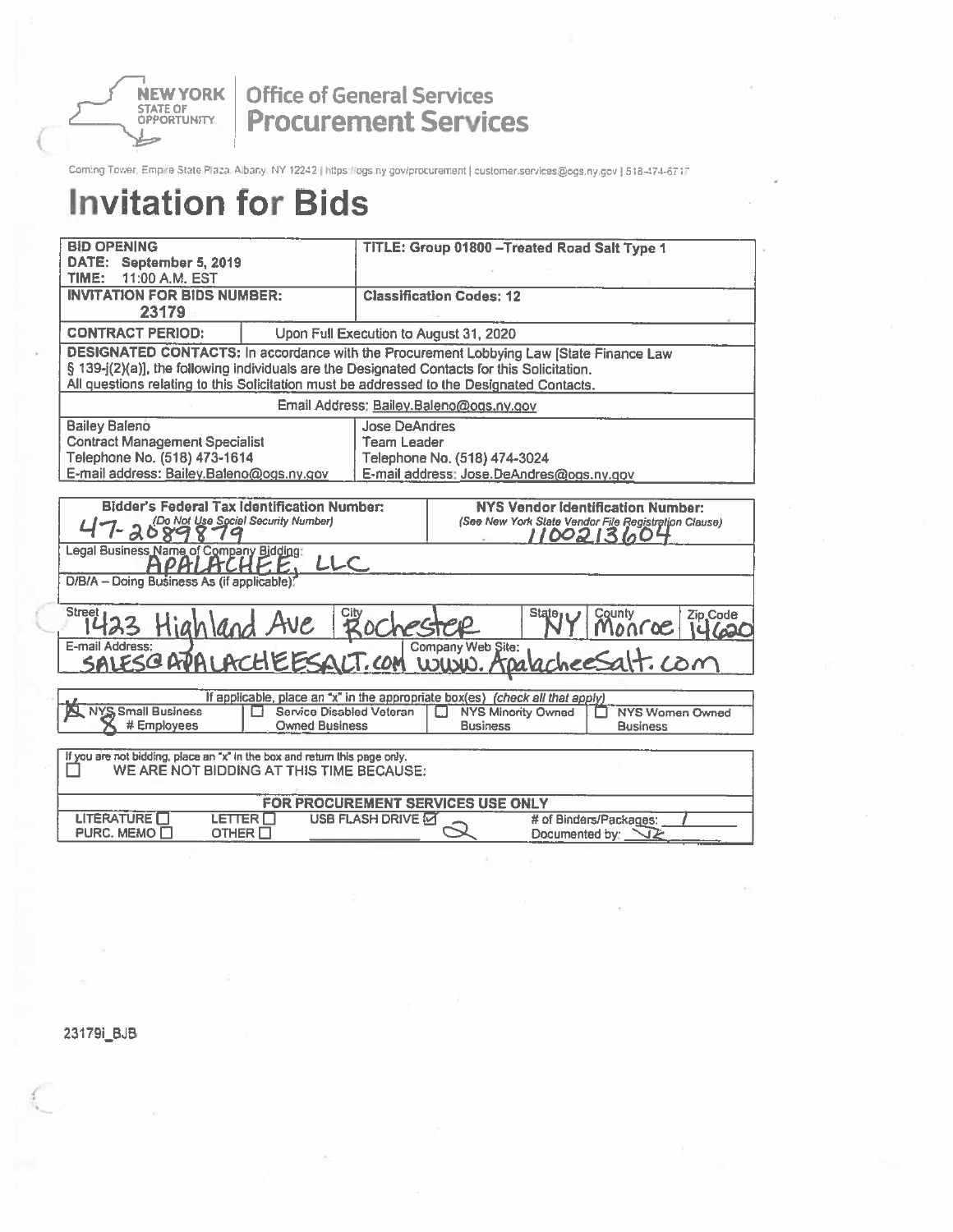

### **Office of General Services Procurement Services**

Coming Tower, Emplie Slate Plaza, Albany, NY 12242 | https://ogs.ny.gov.procurement | customer.services@cgs.ny.gov | 518-474-6717

# **Invitation for Bids**

| <b>BID OPENING</b>                                                                                                     |                                      |                                 | TITLE: Group 01800 - Treated Road Salt Type 1                                                              |              |                                                      |          |
|------------------------------------------------------------------------------------------------------------------------|--------------------------------------|---------------------------------|------------------------------------------------------------------------------------------------------------|--------------|------------------------------------------------------|----------|
| DATE: September 5, 2019<br>TIME:<br>11:00 A.M. EST                                                                     |                                      |                                 |                                                                                                            |              |                                                      |          |
| <b>INVITATION FOR BIDS NUMBER:</b>                                                                                     |                                      | <b>Classification Codes: 12</b> |                                                                                                            |              |                                                      |          |
| 23179                                                                                                                  |                                      |                                 |                                                                                                            |              |                                                      |          |
| <b>CONTRACT PERIOD:</b>                                                                                                | September 1, 2019 to August 31, 2020 |                                 |                                                                                                            |              |                                                      |          |
| DESIGNATED CONTACTS: In accordance with the Procurement Lobbying Law [State Finance Law                                |                                      |                                 |                                                                                                            |              |                                                      |          |
| § 139-j(2)(a)], the following individuals are the Designated Contacts for this Solicitation.                           |                                      |                                 |                                                                                                            |              |                                                      |          |
| All questions relating to this Solicitation must be addressed to the Designated Contacts.                              |                                      |                                 |                                                                                                            |              |                                                      |          |
|                                                                                                                        |                                      |                                 | Email Address: Bailey.Baleno@ogs.ny.gov                                                                    |              |                                                      |          |
| <b>Bailey Baleno</b>                                                                                                   |                                      |                                 | <b>Jose DeAndres</b>                                                                                       |              |                                                      |          |
| <b>Contract Management Specialist</b>                                                                                  |                                      |                                 | Team Leader                                                                                                |              |                                                      |          |
| Telephone No. (518) 473-1614<br>E-mail address: Bailey.Baleno@ogs.ny.gov                                               |                                      |                                 | Telephone No. (518) 474-3024                                                                               |              |                                                      |          |
|                                                                                                                        |                                      |                                 | E-mail address: Jose DeAndres@ogs.ny.gov                                                                   |              |                                                      |          |
| <b>Bidder's Federal Tax Identification Number:</b>                                                                     |                                      |                                 |                                                                                                            |              | <b>NYS Vendor Identification Number:</b>             |          |
| (Do Not Use Social Security Number)                                                                                    |                                      |                                 |                                                                                                            |              | (See New York State Vendor File Registration Clause) |          |
| Legal Business Name of Company Bidding:                                                                                |                                      |                                 |                                                                                                            | 1000048669   |                                                      |          |
| Cargill Incorporated                                                                                                   |                                      |                                 |                                                                                                            |              |                                                      |          |
| D/B/A - Doing Business As (if applicable):<br>Cargill, Inc. Salt-Road Safety                                           |                                      |                                 |                                                                                                            |              |                                                      |          |
| <b>Street</b>                                                                                                          |                                      | City                            |                                                                                                            | <b>State</b> | County                                               | Zip Code |
| 24950 Country Club Blvd., Suite 450                                                                                    |                                      |                                 | Cuyahoga<br>Ohio<br><b>North Olmsted</b>                                                                   |              |                                                      | 44070    |
| E-mail Address:                                                                                                        |                                      |                                 | Company Web Site:                                                                                          |              |                                                      |          |
| Salt_CustomerCareRoadSafety@cargill.com                                                                                |                                      |                                 | https://www.cargill.com/                                                                                   |              |                                                      |          |
|                                                                                                                        |                                      |                                 |                                                                                                            |              |                                                      |          |
| <b>NYS Small Business</b>                                                                                              | LT.                                  | Service Disabled Veteran        | If applicable, place an "x" in the appropriate box(es) (check all that apply)<br><b>NYS Minority Owned</b> |              | <b>NYS Women Owned</b>                               |          |
| # Employees<br><b>Owned Business</b><br><b>Business</b><br><b>Business</b>                                             |                                      |                                 |                                                                                                            |              |                                                      |          |
|                                                                                                                        |                                      |                                 |                                                                                                            |              |                                                      |          |
| If you are not bidding, place an "x" in the box and return this page only.<br>WE ARE NOT BIDDING AT THIS TIME BECAUSE: |                                      |                                 |                                                                                                            |              |                                                      |          |
| FOR PROCUREMENT SERVICES USE ONLY                                                                                      |                                      |                                 |                                                                                                            |              |                                                      |          |
| <b>LITERATURE</b><br>LETTER $\Box$                                                                                     |                                      | USB FLASH DRIVE FU              |                                                                                                            |              | # of Binders/Packages:                               |          |
| PURC. MEMO <sub>□</sub><br>OTHER $\Box$                                                                                |                                      |                                 |                                                                                                            |              | Documented by: $\sqrt{1+\frac{1}{2}}$                |          |